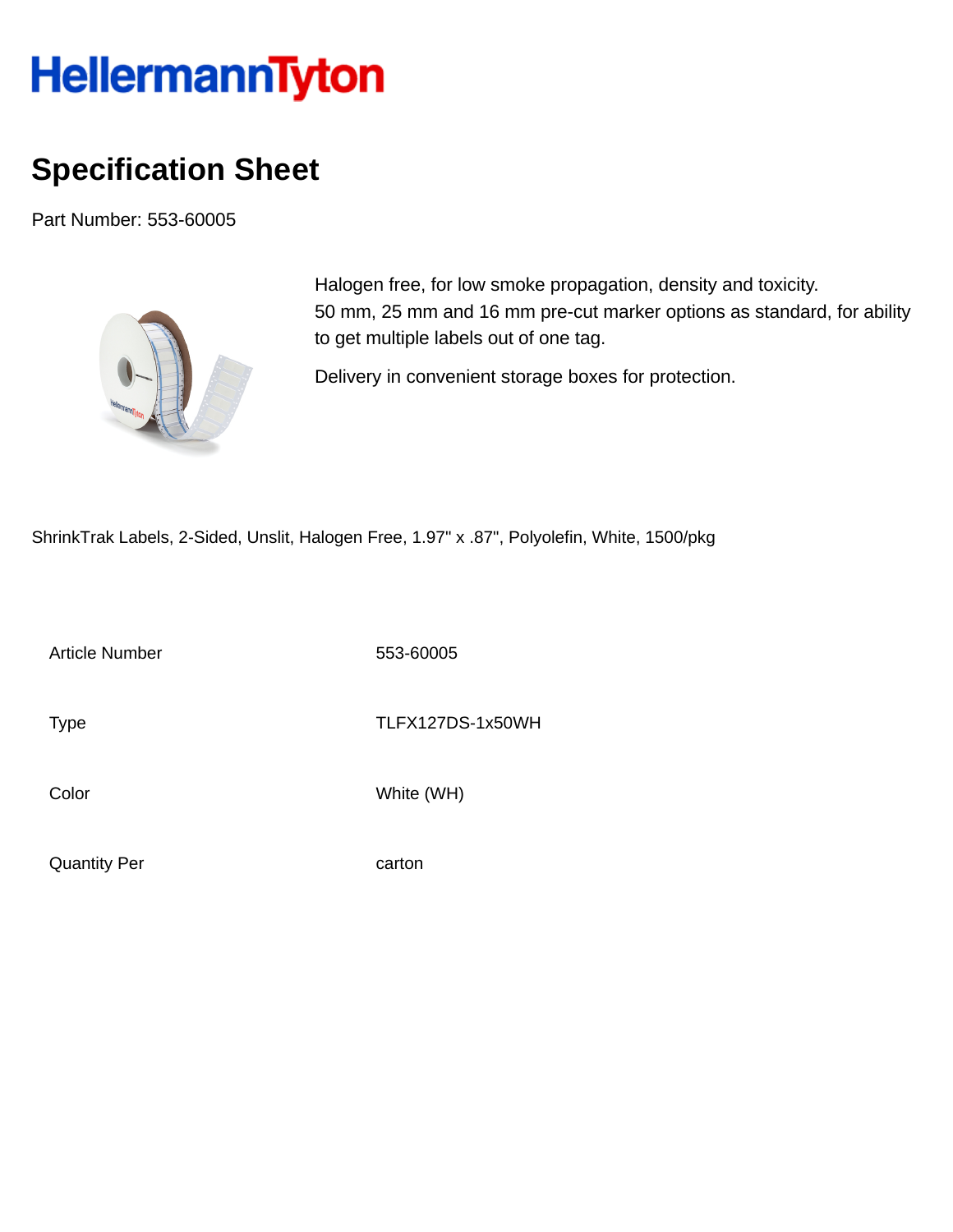| <b>Product Description</b> | ShrinkTrak DS is a halogen-free, double-sided heat shrinkable<br>marker with a 2:1 shrink ratio. HellermannTyton's unique ladder-style<br>design assists in removing markers off the carrier. The side slits have<br>been designed to ensure the wire entry gap is as large as possible<br>while remaining on the carrier strip, enabling the user to quickly insert<br>wire and cable into the marker. For a complete labeling solution,<br>ShrinkTrak DS can be printed using HellermannTyton's TagPrint® Pro<br>professional label creation software and thermal transfer printers. For<br>double-sided printing, HellermannTyton's TrakMark DS double-sided<br>printer produces excellent results. Choose among multiple ribbon<br>types to create a permanent print that resists most solvents when<br>shrunk and applied. |
|----------------------------|---------------------------------------------------------------------------------------------------------------------------------------------------------------------------------------------------------------------------------------------------------------------------------------------------------------------------------------------------------------------------------------------------------------------------------------------------------------------------------------------------------------------------------------------------------------------------------------------------------------------------------------------------------------------------------------------------------------------------------------------------------------------------------------------------------------------------------|
| <b>Short Description</b>   | ShrinkTrak Labels, 2-Sided, Unslit, Halogen Free, 1.97" x .87",<br>Polyolefin, White, 1500/pkg                                                                                                                                                                                                                                                                                                                                                                                                                                                                                                                                                                                                                                                                                                                                  |
| <b>Global Part Name</b>    | TLFX127DS-1x50WH-PO-X-WH                                                                                                                                                                                                                                                                                                                                                                                                                                                                                                                                                                                                                                                                                                                                                                                                        |
|                            |                                                                                                                                                                                                                                                                                                                                                                                                                                                                                                                                                                                                                                                                                                                                                                                                                                 |
| Length L (Imperial)        | 2.0                                                                                                                                                                                                                                                                                                                                                                                                                                                                                                                                                                                                                                                                                                                                                                                                                             |
| Length L (Metric)          | 50.0                                                                                                                                                                                                                                                                                                                                                                                                                                                                                                                                                                                                                                                                                                                                                                                                                            |
| <b>Fixation Method</b>     | Suspend                                                                                                                                                                                                                                                                                                                                                                                                                                                                                                                                                                                                                                                                                                                                                                                                                         |
| Variant                    | Roller form                                                                                                                                                                                                                                                                                                                                                                                                                                                                                                                                                                                                                                                                                                                                                                                                                     |
| Width W (Imperial)         | 2.0                                                                                                                                                                                                                                                                                                                                                                                                                                                                                                                                                                                                                                                                                                                                                                                                                             |
| Width W (Metric)           | 50.0                                                                                                                                                                                                                                                                                                                                                                                                                                                                                                                                                                                                                                                                                                                                                                                                                            |
| Thickness T (Imperial)     | .0130                                                                                                                                                                                                                                                                                                                                                                                                                                                                                                                                                                                                                                                                                                                                                                                                                           |
| Thickness T (Metric)       | .29                                                                                                                                                                                                                                                                                                                                                                                                                                                                                                                                                                                                                                                                                                                                                                                                                             |
| Height H (Imperial)        | 0.86                                                                                                                                                                                                                                                                                                                                                                                                                                                                                                                                                                                                                                                                                                                                                                                                                            |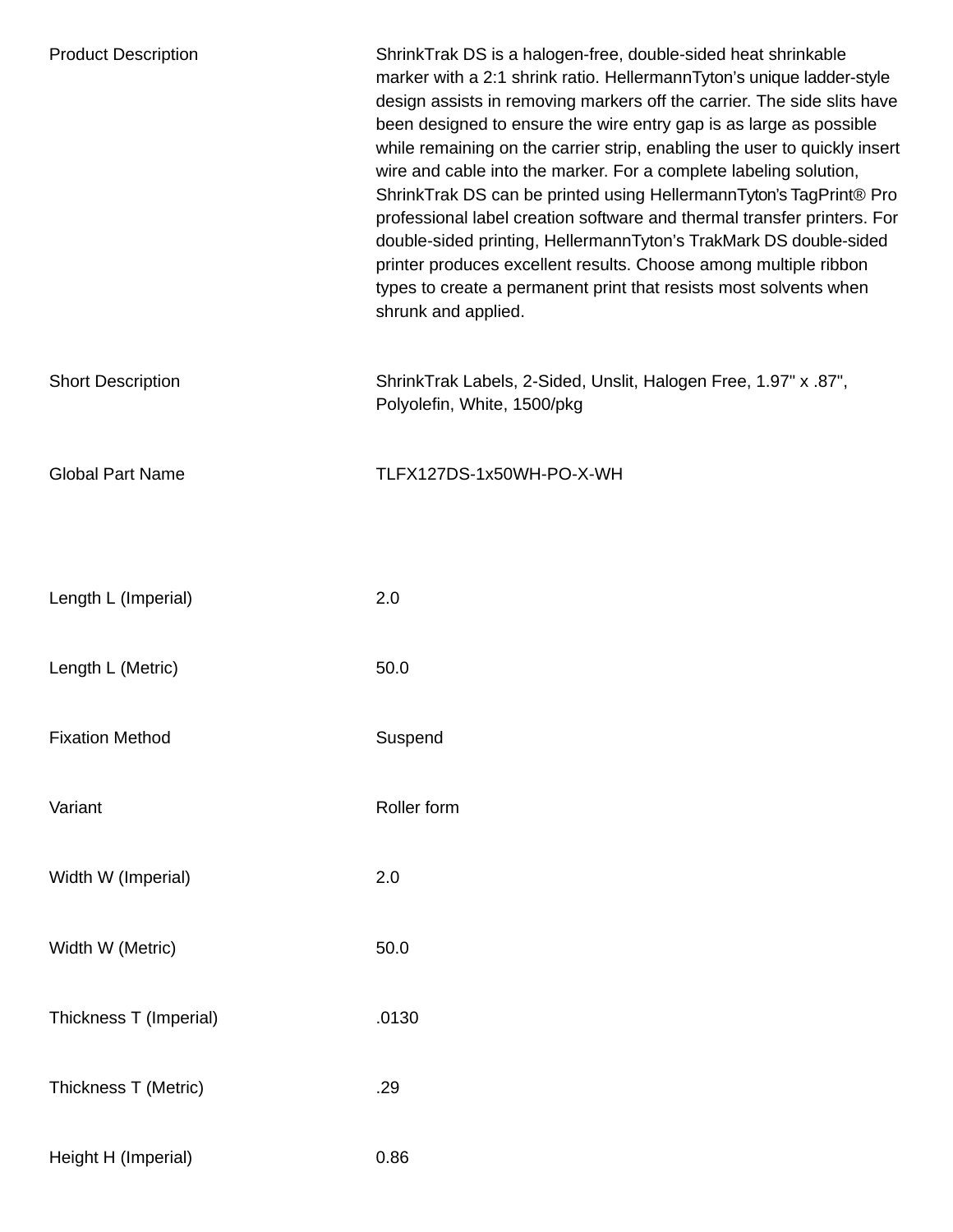| Height H (Metric)                      | 22.0  |
|----------------------------------------|-------|
| Width of Liner (Metric)                | 88.9  |
| Width of Liner (Imperial)              | 3.50  |
| <b>Outside Diameter Max (Imperial)</b> | 0.5   |
| <b>Outside Diameter Max (Metric)</b>   | 12.7  |
| Wall Thickness WT (Imperial)           | 0.028 |
| Wall Thickness WT (Metric)             | 0.700 |

| <b>Material</b>              | Polyolefin, cross-linked (PO-X)                                                                                  |
|------------------------------|------------------------------------------------------------------------------------------------------------------|
| <b>Material Shortcut</b>     | PO-X                                                                                                             |
| US MIL SPEC                  | SAE AS5942 3.4.1<br>MIL-STD-202J                                                                                 |
| Flammability                 | Halogen-free Low generation of toxic gases and corrosive acid<br>Limited fire hazard UL 224 Low smoke generation |
| Halogen Free                 | Yes                                                                                                              |
| <b>Operating Temperature</b> | -67°F to +221°F (-55°C to +105°C)                                                                                |
| Reach Compliant (Article 33) | Yes                                                                                                              |